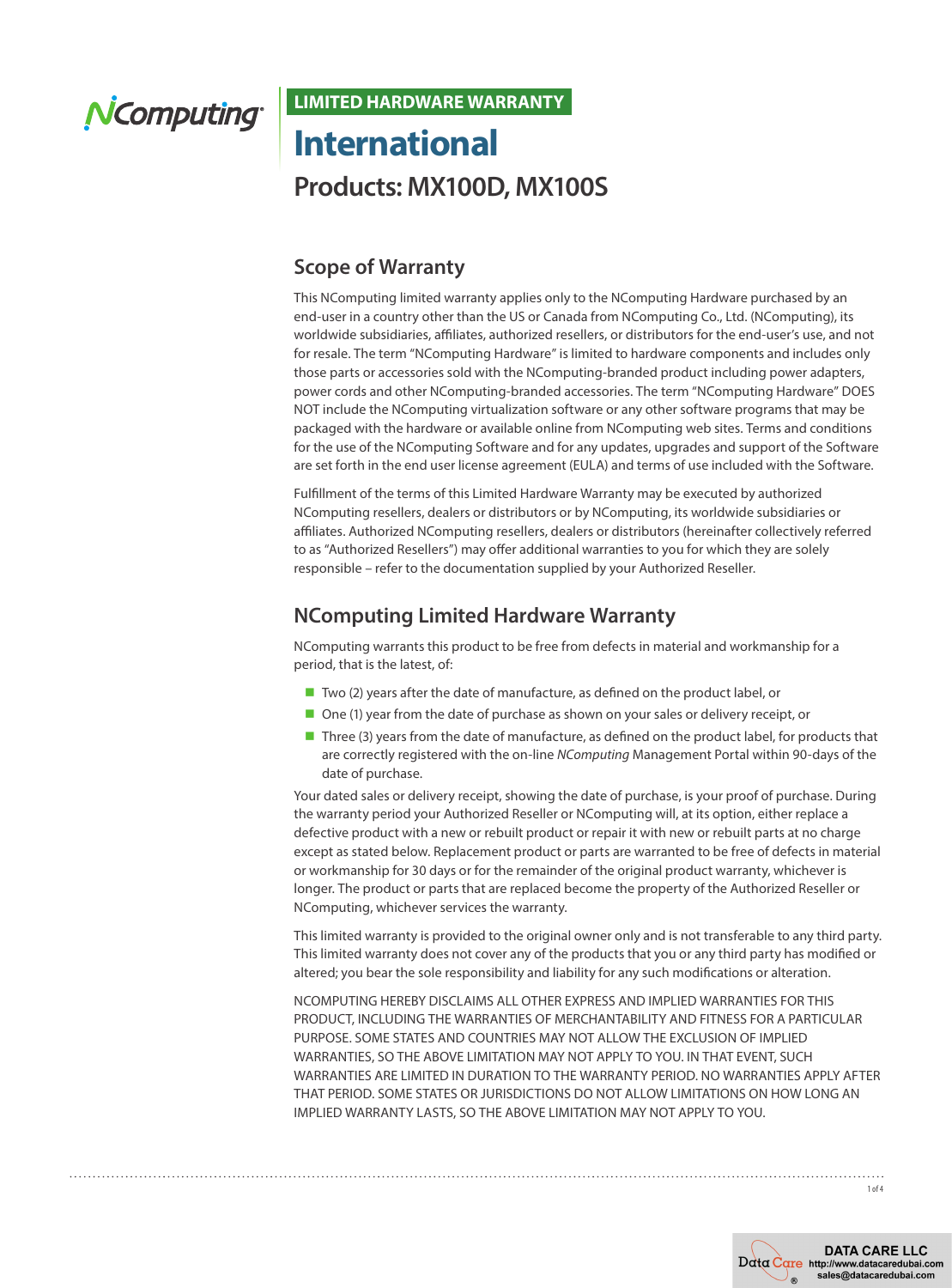# NComputing

NCOMPUTING DOES NOT ACCEPT LIABILITY BEYOND THE REMEDIES PROVIDED FOR IN THIS LIMITED WARRANTY OR FOR CONSEQUENTIAL OR INCIDENTAL DAMAGES, INCLUDING, WITHOUT LIMITATION::

- 1. ANY LIABILITY FOR THIRD-PARTY CLAIMS AGAINST YOU FOR DAMAGES;
- 2. FOR PRODUCTS NOT BEING AVAILABLE FOR USE, OR FOR LOST DATA OR LOST SOFTWARE;
- 3. SPECIAL, INCIDENTAL, OR INDIRECT DAMAGES OR FOR ANY ECONOMIC CONSEQUENTIAL DAMAGES; OR
- 4. LOST PROFITS, BUSINESS REVENUE, GOODWILL OR ANTICIPATED SAVINGS.

NCOMPUTING'S LIABILITY WILL BE NO MORE THAN THE AMOUNT YOU PAID FOR THE PRODUCT THAT IS THE SUBJECT OF A CLAIM. THIS IS THE MAXIMUM AMOUNT FOR WHICH NCOMPUTING IS RESPONSIBLE. SOME STATES DO NOT ALLOW THE EXCLUSION OR LIMITATION OF INCIDENTAL OR CONSEQUENTIAL DAMAGES, SO THE ABOVE LIMITATION OR EXCLUSION MAY NOT APPLY TO YOU.

THIS LIMITED WARRANTY GIVES YOU SPECIFIC LEGAL RIGHTS, AND YOU MAY ALSO HAVE OTHER RIGHTS WHICH MAY VARY FROM STATE TO STATE OR COUNTRY TO COUNTRY.

### **Governing Law**

The laws of the Republic of Korea shall govern these terms.

## **Customer Responsibilities**

Upon receiving your NComputing products you should register per the registration instructions provided with the Product's documentation within 90-days of the date of purchase. This will ensure that you receive full warranty support for three (3) years from the date of manufacture. As the original purchaser you have thirty (30) days in which to review the contents of the Product's packaging for any missing or broken items. After the first thirty (30) days of ownership, beginning from the date of original purchase, a charge will be incurred for replacement of any item you, the original purchaser, may wish to order from your Authorized Reseller or NComputing. Such charges will include handling and shipping costs incurred for delivery of any such items.

### **Exclusions**

This Limited Hardware Warranty is voided by the removal or alteration of identification labels on the product or its parts.

Any technical or other support provided for a product under warranty, such as assistance with "how-to" questions and those regarding product set-up and installation, is provided WITHOUT WARRANTIES OF ANY KIND.

#### **This limited warranty does not cover problems that result from:**

- $\blacksquare$  Accidents, misuse, abuse, neglect, contamination, or other external causes;
- $\blacksquare$  Usage that is not in accordance with product instructions;
- $\blacksquare$  End-user supplied interfacing, cabling, or connections to unsupported peripherals;
- **n** Operation outside the published operating specifications for the product, including improper environment, excessive or inadequate heating or air conditioning or problems with electrical power;
- **n** Servicing, repair, modification or installation of options or parts by anyone other than *NComputing*;
- The use of accessories, parts, or components not supplied by *NComputing*;
- $\blacksquare$  Improper site preparation or maintenance;
- **n** Removal of the *NComputing* Hardware;
- $\blacksquare$  Installation of upgrades or new software;
- $\blacksquare$  Electronic virus infection;

2 of 4

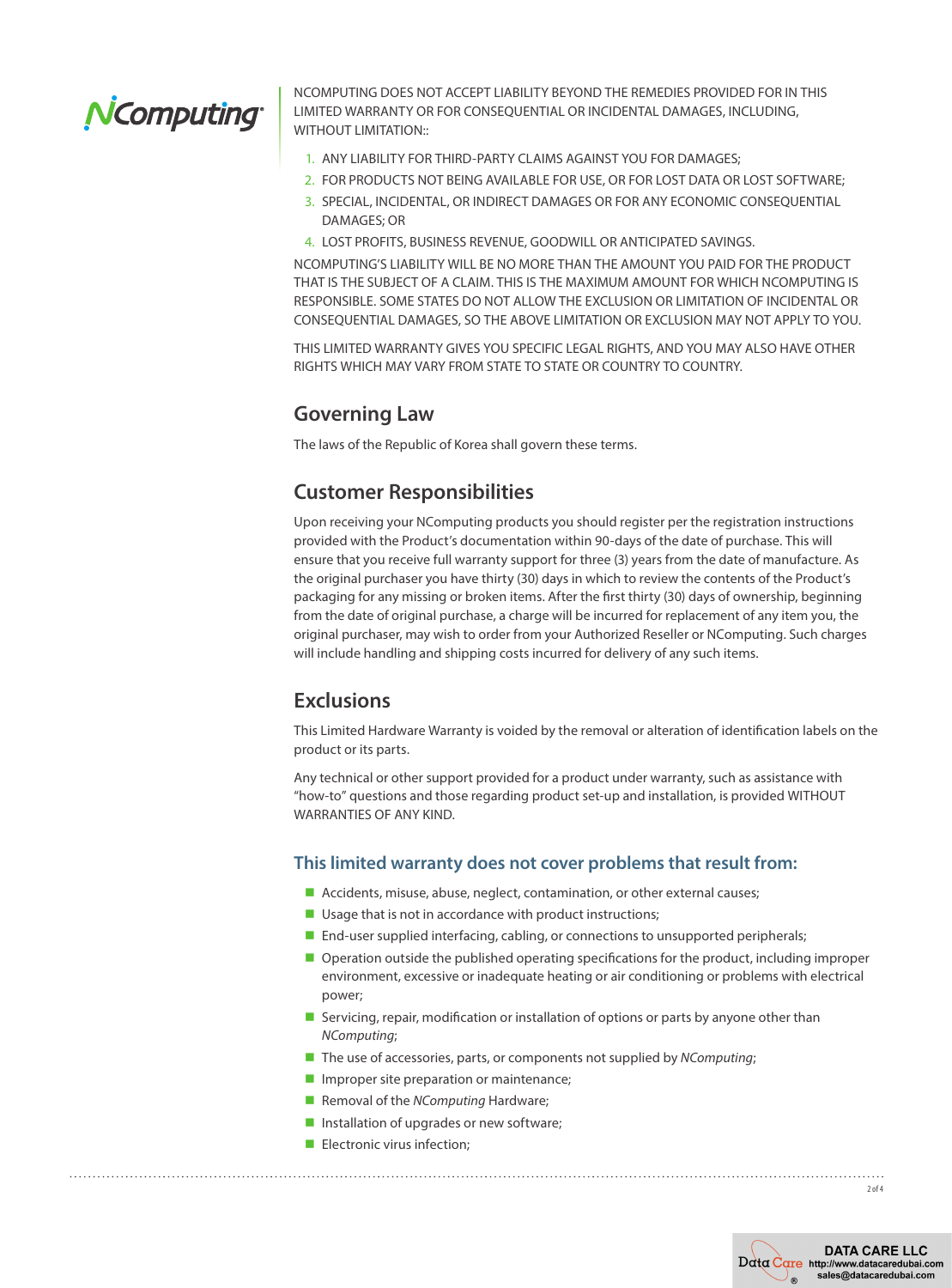## NComputing

- $\blacksquare$  Disasters including fire, water, or other acts of nature;
- **Electrical conditions such as those caused by lightning strikes, power fluctuations, electrical** surges or outages, or any other such condition that may affect the electricity source;
- $\blacksquare$  Any other cause which does not relate to a product defect.

#### **Furthermore, this limited warranty does not cover:**

- Software, including software that was pre-installed, provided by *NComputing* or purchased separately for use on *NComputing* products;
- $\blacksquare$  Loss or damage in transit;
- Failure caused by a product for which *NComputing* is not responsible;
- Products for which *NComputing* has not received full payment;
- Damage to or loss of any programs, data or removable storage media;
- Software or data loss occurring during repair or replacement;
- $\blacksquare$  Normal wear and tear.

#### **Non-NComputing Hardware**

All non-NComputing hardware products or peripherals external to the NComputing access device - such as USB devices, displays, adapter cables and other peripherals - are covered by the applicable vendor warranty for those products. Non-NComputing hardware products are not warranted by NComputing. However non-NComputing manufacturers or suppliers may provide their own warranties directly to you.

### **To Obtain Service from an Authorized Reseller**

Before the warranty expires, you may contact your Authorized Reseller to process a request for hardware warranty service. To obtain warranty service, you will be required to provide:

- 1. The original dated sales receipt as proof of purchase
- 2. Your name, physical address and e-mail address
- 3. The serial number of the product
- 4. A description of the problem

If your product requires service or replacement, your reseller will provide instructions on how to process a Return Material Authorization.If your product requires service or replacement, your Authorized Reseller will provide instructions on how to process a Return Material Authorization.

If an exact replacement product is not available, a newer product with similar form, fit and function that meets or exceeds the original product's specifications may be used to service the warranty.

## **To Obtain Service Direct from NComputing**

In the event that your Authorized Reseller is unable to process a request for hardware warranty service, you may submit a technical support request online by visiting the support section of the NComputing web site at: [www.ncomputing.com.](http://www.ncomputing.com) To request hardware warranty service direct from NComputing you must have registered your products, within 90-days of the purchase date, per the registration instructions provided with the product documentation and you will be required to provide:

- 1. The original dated sales receipt
- 2. Your name, physical address and e-mail address
- 3. The name, physical address, website address and e-mail address of your reseller, dealer or distributor
- 4. The serial number of the product
- 5. A description of the problem

3 of 4